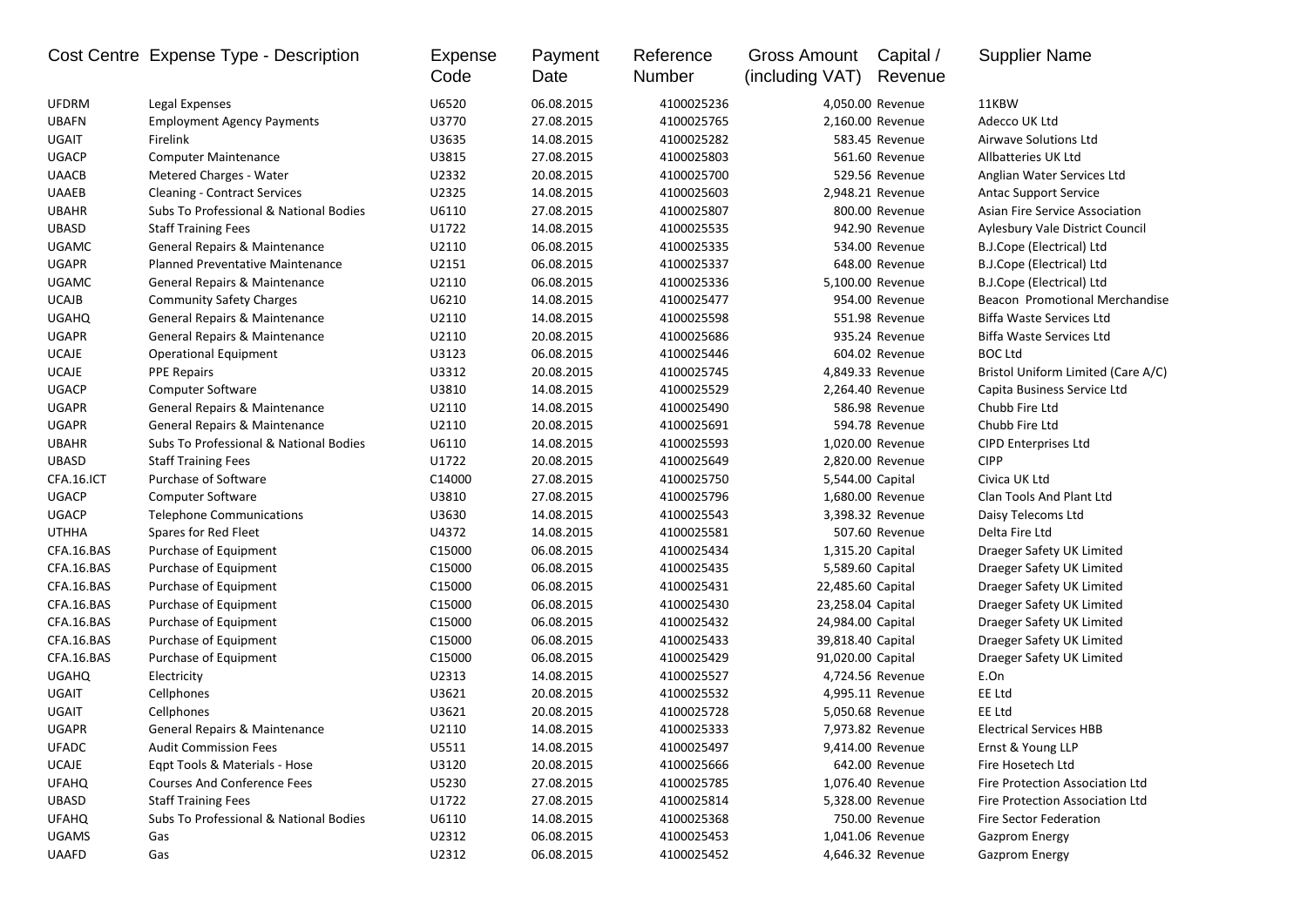|              | Cost Centre Expense Type - Description   | Expense<br>Code | Payment<br>Date | Reference<br>Number | Gross Amount<br>(including VAT) | Capital /<br>Revenue | <b>Supplier Name</b>            |
|--------------|------------------------------------------|-----------------|-----------------|---------------------|---------------------------------|----------------------|---------------------------------|
| <b>UBAHR</b> | Welfare                                  | U1776           | 20.08.2015      | 4100025661          | 13,582.80 Revenue               |                      | Gettheworldmoving UK Limited    |
| <b>UFAHQ</b> | Consultancy fees                         | U3750           | 20.08.2015      | 4100025733          |                                 | 1,270.65 Revenue     | Gresham (SMS) Ltd               |
| <b>UAACB</b> | Trade Refuse Disposal, Cesspools & Pests | U2324           | 27.08.2015      | 4100025766          |                                 | 1,262.13 Revenue     | Grundon Waste Management Ltd    |
| <b>UBAFN</b> | <b>Employment Agency Payments</b>        | U3770           | 14.08.2015      | 4100025595          |                                 | 1,848.00 Revenue     | Hays Specialist Recruitment Ltd |
| <b>UBAFN</b> | <b>Employment Agency Payments</b>        | U3770           | 14.08.2015      | 4100025596          |                                 | 1,848.00 Revenue     | Hays Specialist Recruitment Ltd |
| <b>UBAFN</b> | <b>Employment Agency Payments</b>        | U3770           | 27.08.2015      | 4100025837          |                                 | 1,848.00 Revenue     | Hays Specialist Recruitment Ltd |
| <b>UBAFN</b> | <b>Employment Agency Payments</b>        | U3770           | 27.08.2015      | 4100025838          |                                 | 1,848.00 Revenue     | Hays Specialist Recruitment Ltd |
| <b>UGAAS</b> | <b>Property Management Consultant</b>    | U3539           | 14.08.2015      | 4100025534          |                                 | 999.60 Revenue       | Hub Professional Services Ltd   |
| <b>UGACP</b> | <b>Computer Software</b>                 | U3810           | 27.08.2015      | 4100025742          |                                 | 818.78 Revenue       | Insight Direct (UK) Ltd         |
| <b>UGAPR</b> | General Repairs & Maintenance            | U2110           | 14.08.2015      | 4100025356          |                                 | 510.00 Revenue       | <b>Instant Doors</b>            |
| <b>UGAPR</b> | General Repairs & Maintenance            | U2110           | 06.08.2015      | 4100025251          |                                 | 762.00 Revenue       | <b>Instant Doors</b>            |
| <b>UAACB</b> | Planned Preventative Maintenance         | U2151           | 06.08.2015      | 4100025367          |                                 | 3,140.40 Revenue     | <b>Instant Doors</b>            |
| <b>UBADR</b> | <b>Driver Training</b>                   | U1730           | 27.08.2015      | 4100025656          |                                 | 2,100.00 Revenue     | JLD Driver Training Limited     |
| <b>UGAPR</b> | General Repairs & Maintenance            | U2110           | 06.08.2015      | 4100025437          |                                 | 538.48 Revenue       | Jones And Cocks (2009) Ltd      |
| <b>UBASD</b> | <b>Staff Training Fees</b>               | U1722           | 14.08.2015      | 3300057778          |                                 | 594.00 Revenue       | JSB Group Ltd                   |
| CFA.16.OVE   | Purchase of Vehicles                     | C16000          | 27.08.2015      | 4100025844          |                                 | 729.60 Capital       | Kaiser And Kraft Ltd            |
| <b>UGACP</b> | <b>Computer Maintenance</b>              | U3815           | 20.08.2015      | 4100025546          |                                 | 1,434.24 Revenue     | Kaiser And Kraft Ltd            |
| CFA.16.OVE   | <b>Purchase of Vehicles</b>              | C16000          | 27.08.2015      | 4100025843          | 5,270.40 Capital                |                      | Kaiser And Kraft Ltd            |
| <b>UFARB</b> | Contribution to RMB                      | U6021           | 14.08.2015      | 4100025479          |                                 | 3,000.00 Revenue     | Kent Fire & Rescue Service      |
| <b>UBAGH</b> | General Repairs & Maintenance            | U2110           | 27.08.2015      | 4100025654          |                                 | 1,048.00 Revenue     | Kidde Fire Trainers Gmbh        |
| <b>UBAGH</b> | General Repairs & Maintenance            | U2110           | 20.08.2015      | 4100025655          |                                 | 1,258.39 Revenue     | Kidde Fire Trainers Gmbh        |
| <b>UCAJC</b> | <b>Courses And Conference Fees</b>       | U5230           | 14.08.2015      | 4100025516          |                                 | 6,674.17 Revenue     | Kinaston Associates Ltd         |
| <b>UGACP</b> | <b>Printing Stationery</b>               | U5110           | 20.08.2015      | 4100025545          |                                 | 1,826.24 Revenue     | Konica Minolta                  |
| UGAFL        | <b>Contracted Maintenance</b>            | U4382           | 27.08.2015      | 4100025836          |                                 | 4,730.11 Revenue     | Lex Autolease Ltd               |
| <b>UAAFC</b> | Rents, wayleaves & Hire of Premises      | U2510           | 27.08.2015      | 4100025791          | 19,136.06 Revenue               |                      | London & Quadrant Housing Trust |
| <b>UCACN</b> | Agency Services - Payments to Other LA   | U6020           | 06.08.2015      | 4100025454          |                                 | 1,180.00 Revenue     | London Fire & Emergency PA      |
| <b>UCAAS</b> | <b>Printing Stationery</b>               | U5110           | 14.08.2015      | 4100025447          |                                 | 1,325.30 Revenue     | Lyreco UK Limited               |
| UGAFF        | Fuel Tanks - Service & M/tenance         | U4312           | 14.08.2015      | 4100025351          |                                 | 5,414.35 Revenue     | Merridale                       |
| <b>UGACP</b> | Computer Hardware                        | U3811           | 06.08.2015      | 4100025310          |                                 | 4,609.66 Revenue     | Misco                           |
| CFA.16.ICT   | Purchase of Software                     | C14000          | 20.08.2015      | 4100025749          | 9,718.08 Capital                |                      | Misco                           |
| <b>UTHHA</b> | Spares for Red Fleet                     | U4372           | 20.08.2015      | 4100025474          |                                 | 3,213.24 Revenue     | Mitchell Diesel Limited         |
| <b>UCAJE</b> | Uniforms                                 | U3310           | 14.08.2015      | 4100025486          |                                 | 985.50 Revenue       | <b>MWUK T/A Dimensions</b>      |
| <b>UGACP</b> | Computer Software                        | U3810           | 27.08.2015      | 4100025544          | 10,968.00 Revenue               |                      | <b>NCEC</b>                     |
| <b>UBASD</b> | <b>Staff Training Fees</b>               | U1722           | 20.08.2015      | 4100025650          |                                 | 1,422.00 Revenue     | <b>OPP Limited</b>              |
| <b>UCAJE</b> | Training                                 | U1732           | 14.08.2015      | 4100025515          |                                 | 2,820.00 Revenue     | Oxfordshire County Council      |
| <b>UAACB</b> | <b>Window Cleaning</b>                   | U2323           | 14.08.2015      | 4100025599          |                                 | 800.00 Revenue       | P French                        |
| UGAFF        | Diesel Oil - Gas Oil                     | U4320           | 14.08.2015      | 4100025569          |                                 | 1,353.89 Revenue     | Pace Fuelcare Ltd               |
| UGAFF        | Diesel Oil - Gas Oil                     | U4320           | 14.08.2015      | 4100025568          |                                 | 1,466.71 Revenue     | Pace Fuelcare Ltd               |
| UGAFF        | Diesel Oil - Gas Oil                     | U4320           | 14.08.2015      | 4100025570          |                                 | 1,692.36 Revenue     | Pace Fuelcare Ltd               |
| UGAFF        | Diesel Oil - Gas Oil                     | U4320           | 06.08.2015      | 4100025458          |                                 | 2,180.40 Revenue     | Pace Fuelcare Ltd               |
| UGAFF        | Diesel Oil - Gas Oil                     | U4320           | 06.08.2015      | 4100025459          |                                 | 2,180.40 Revenue     | Pace Fuelcare Ltd               |
| UGAFF        | Diesel Oil - Gas Oil                     | U4320           | 06.08.2015      | 4100025460          |                                 | 2,180.40 Revenue     | Pace Fuelcare Ltd               |
| UGAFF        | Diesel Oil - Gas Oil                     | U4320           | 06.08.2015      | 4100025461          |                                 | 2,180.40 Revenue     | Pace Fuelcare Ltd               |
|              |                                          |                 |                 |                     |                                 |                      |                                 |